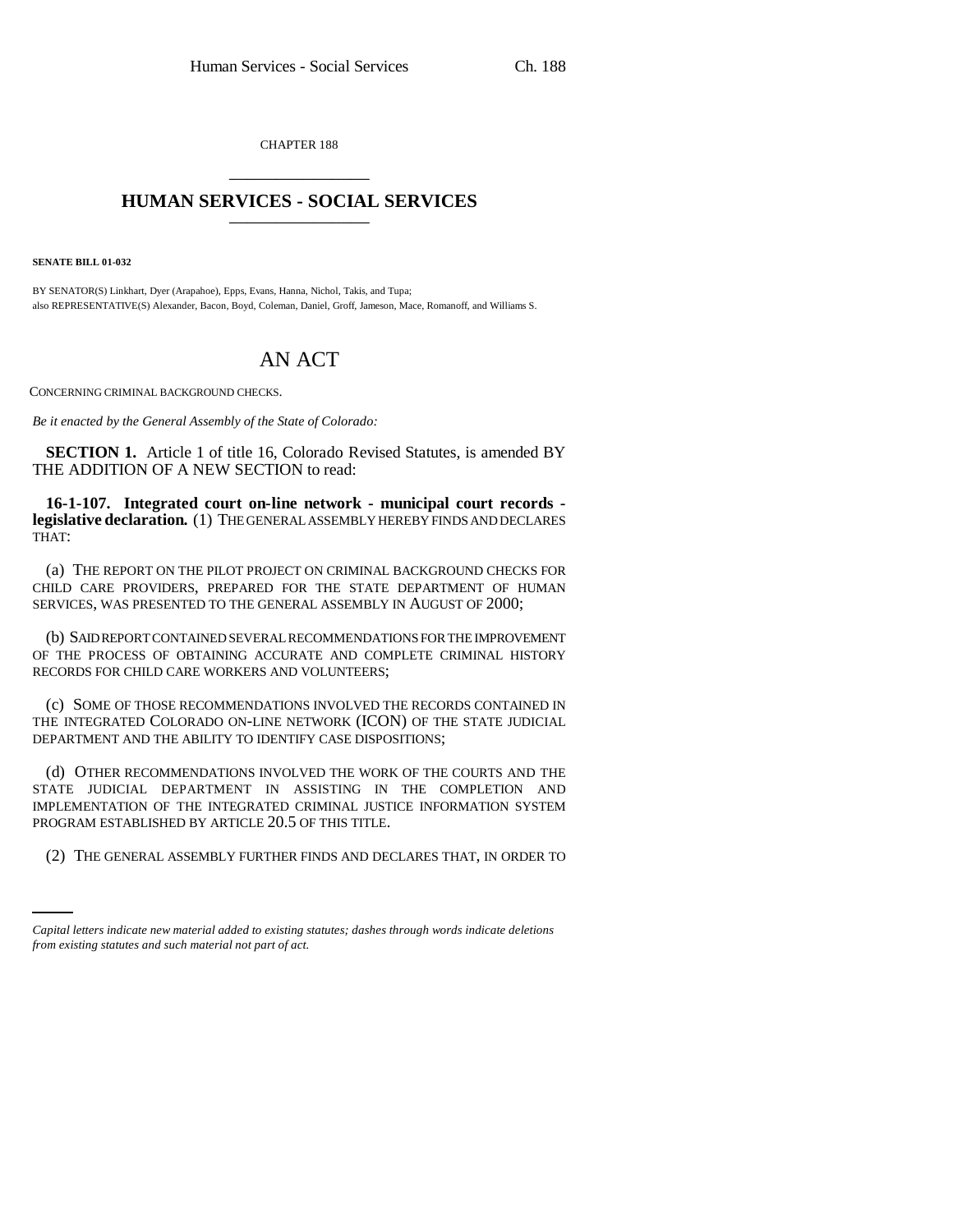## Ch. 188 Human Services - Social Services

ASSURE THAT CRIMINAL BACKGROUND CHECKS FOR CHILD CARE WORKERS ARE ACCURATE AND COMPLETE, IT IS CRITICAL THAT THE CRIMINAL JUSTICE AGENCIES PARTICIPATING IN THE INTEGRATED CRIMINAL JUSTICE INFORMATION SYSTEM PROGRAM ESTABLISHED BY ARTICLE 20.5 OF THIS TITLE AND POLITICAL SUBDIVISIONS CONTINUE TO WORK WITH EACH OTHER TO COMPLETE AND IMPLEMENT SUCH PROGRAM IN A TIMELY MANNER AND CONSIDER THE INTEGRATION OF MUNICIPAL RECORDS, INCLUDING THE COUNTY COURT RECORDS OF THE CITY AND COUNTY OF DENVER, INTO SUCH PROGRAM.

**SECTION 2.** 16-20.5-101.5, Colorado Revised Statutes, is amended BY THE ADDITION OF A NEW SUBSECTION to read:

**16-20.5-101.5. Legislative declaration.** (5) THE GENERAL ASSEMBLY HEREBY FINDS AND DECLARES THAT THE COMPLETION AND IMPLEMENTATION OF THE INTEGRATED CRIMINAL JUSTICE INFORMATION SYSTEM ESTABLISHED BY THIS ARTICLE 20.5 IS CRITICAL TO THE ACCURATE, COMPLETE, AND TIMELY PERFORMANCE OF CRIMINAL BACKGROUND CHECKS AND TO THE EFFECTIVE COMMUNICATIONS BETWEEN AND AMONG LAW ENFORCEMENT, THE STATE JUDICIAL DEPARTMENT, AND EXECUTIVE AGENCIES AND POLITICAL SUBDIVISIONS OF THE STATE. THE GENERAL ASSEMBLY FURTHER FINDS AND DECLARES THAT IT IS IN THE BEST INTERESTS OF THE CITIZENS OF THE STATE AND FOR THE ENHANCEMENT OF PUBLIC SAFETY THAT SUCH SYSTEM BE FINALIZED AND IMPLEMENTED AND THAT THE VARIOUS DATABASES BE INTEGRATED AS SOON AS POSSIBLE.

**SECTION 3.** 24-33.5-102, Colorado Revised Statutes, is amended BY THE ADDITION OF A NEW SUBSECTION to read:

**24-33.5-102. Definitions.** As used in this article, unless the context otherwise requires:

(3) "ICON" MEANS THE COMPUTERIZED DATABASE OF COURT RECORDS KNOWN AS THE INTEGRATED COLORADO ON-LINE NETWORK USED BY THE STATE JUDICIAL DEPARTMENT.

**SECTION 4.** 24-33.5-412 (3), Colorado Revised Statutes, is amended BY THE ADDITION OF THE FOLLOWING NEW PARAGRAPHS to read:

**24-33.5-412. Functions of bureau - legislative review.** (3) (c) FOR PURPOSES OF IMPROVING THE PERFORMANCE OF CRIMINAL BACKGROUND CHECKS AND THE IMPLEMENTATION OF THE INTEGRATED CRIMINAL JUSTICE INFORMATION SYSTEM ESTABLISHED IN ARTICLE 20.5 OF TITLE 16, C.R.S.:

(I) THE CRIMINAL JUSTICE INFORMATION PROGRAM TASK FORCE CREATED IN SECTION 16-20.5-103, C.R.S., SHALL ESTABLISH AND REQUIRE THE USE OF UNIFORM IDENTIFIERS IN THE INFORMATION REQUIRED BY THIS SUBSECTION (3) IN ORDER TO FACILITATE THE MATCHING OF CRIMINAL RECORDS IN THE BUREAU'S DATABASES AND IN THE ICON SYSTEM AT THE STATE JUDICIAL DEPARTMENT, AND SUCH IDENTIFIERS MAY BE ANY IDENTIFIERS EXISTING ON OR AFTER THE EFFECTIVE DATE OF THIS ACT; AND

(II) EXCEPT AS OTHERWISE PROVIDED IN THIS SUBSECTION (3), EVERY LAW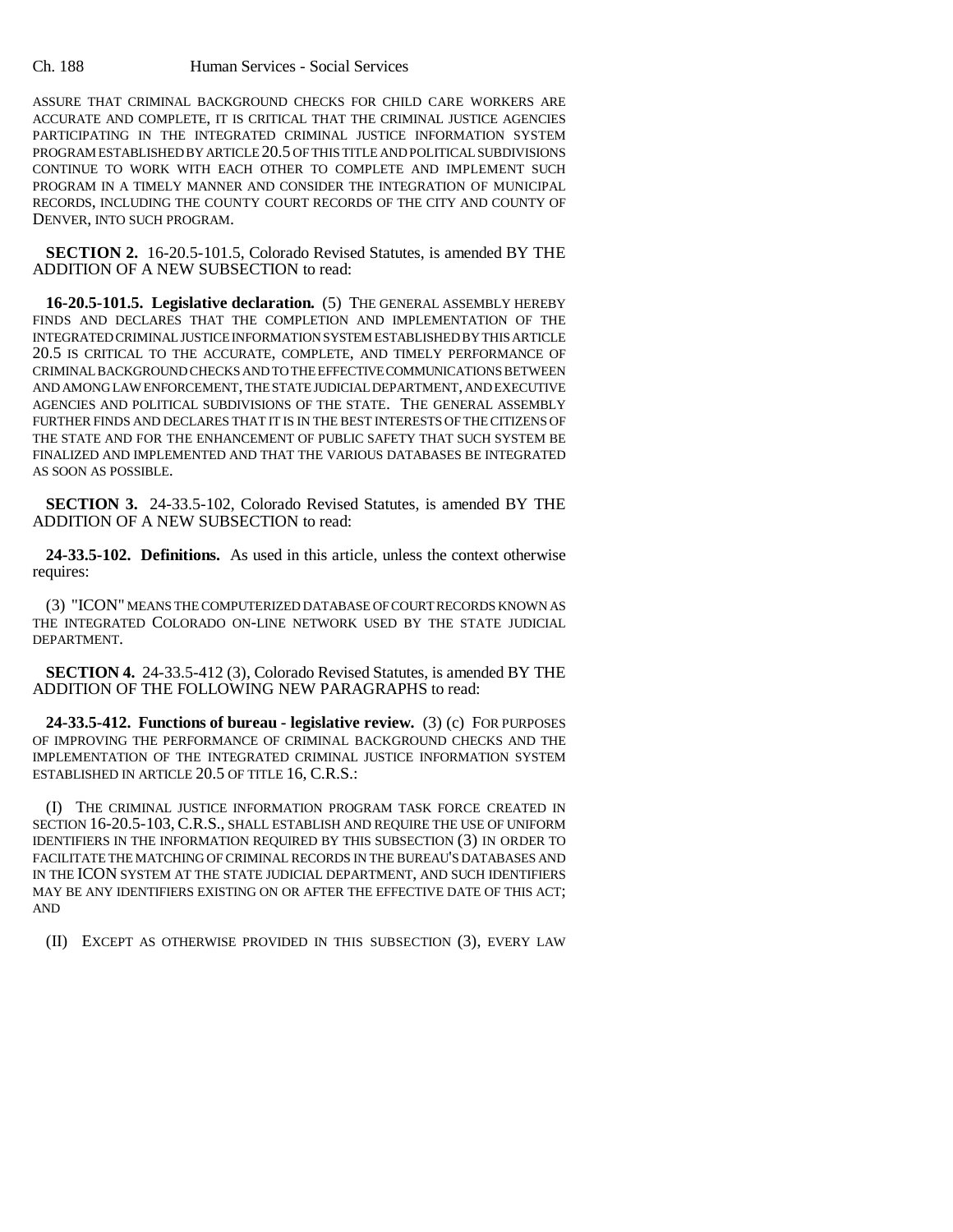ENFORCEMENT, CORRECTIONAL, AND JUDICIAL ENTITY, AGENCY, OR FACILITY IN THIS STATE SHALL FORWARD TO THE BUREAU THE INFORMATION REQUIRED BY THIS SUBSECTION (3) WITHIN SEVENTY-TWO HOURS AFTER RECEIVING SUCH INFORMATION; EXCEPT THAT THE TIME PERIOD SHALL NOT INCLUDE SATURDAYS, SUNDAYS, OR LEGAL HOLIDAYS. THE INFORMATION FORWARDED TO THE BUREAU SHALL INCLUDE, BUT NEED NOT BE LIMITED TO, THE FINGERPRINTS OF SAID ARRESTED PERSONS.

(d) THE BUREAU SHALL ELECTRONICALLY FORWARD THE INFORMATION REQUIRED BY THIS SUBSECTION (3) TO THE JUDICIAL DEPARTMENT THROUGH THE INTEGRATED CRIMINAL JUSTICE INFORMATION SYSTEM PROGRAM ESTABLISHED BY ARTICLE 20.5 OF TITLE 16, C.R.S., WITHIN TWENTY-FOUR HOURS AFTER THE RECEIPT OF:

(I) AN ELECTRONIC VERSION OF THE SUSPECT'S ARREST AND FINGERPRINT INFORMATION BY THE BUREAU; OR

(II) A PAPER COPY OF THE SUSPECT'S ARREST AND FINGERPRINT INFORMATION BY THE BUREAU IF THE INFORMATION IS FROM A JURISDICTION THAT DOES NOT USE AN ELECTRONICALLY-BASED FINGERPRINT TRANSMISSION SYSTEM.

**SECTION 5.** 26-6-102, Colorado Revised Statutes, is amended BY THE ADDITION OF A NEW SUBSECTION to read:

**26-6-102. Definitions.** As used in this article, unless the context otherwise requires:

(5.2) "ICON" MEANS THE COMPUTERIZED DATABASE OF COURT RECORDS KNOWN AS THE INTEGRATED COLORADO ON-LINE NETWORK USED BY THE STATE JUDICIAL DEPARTMENT.

**SECTION 6. Repeal.** 26-6-115, Colorado Revised Statutes, is repealed.

**SECTION 7.** 26-6-104 (7) (b), Colorado Revised Statutes, is amended to read:

**26-6-104. Licenses - out-of-state notices and consent.** (7) (b) The convictions identified in paragraph (a) of this subsection (7) shall be determined according to the records of the Colorado bureau of investigation, THE ICON SYSTEM AT THE STATE JUDICIAL DEPARTMENT, or any other source, AS SET FORTH IN SECTION 26-6-107 (1) (a)(I.5). A certified copy of the judgment of a court of competent jurisdiction of such conviction, deferred judgment and sentence agreement, deferred prosecution agreement, or deferred adjudication agreement shall be prima facie evidence of such conviction or agreement. No license or certificate to operate a family child care home, a foster care home, a child care center, a residential child care facility, a secure residential child care facility, or a child placement agency shall be issued if the department has a certified court order from another state indicating that the person applying for such a license or certificate has been convicted of felony child abuse or any unlawful sexual offense against a child under a law of any other state or the United States or the department has a certified court order from another state that the person applying for the license or certificate has entered into a deferred judgment or deferred prosecution agreement in another state as to felony child abuse or any sexual offense against a child.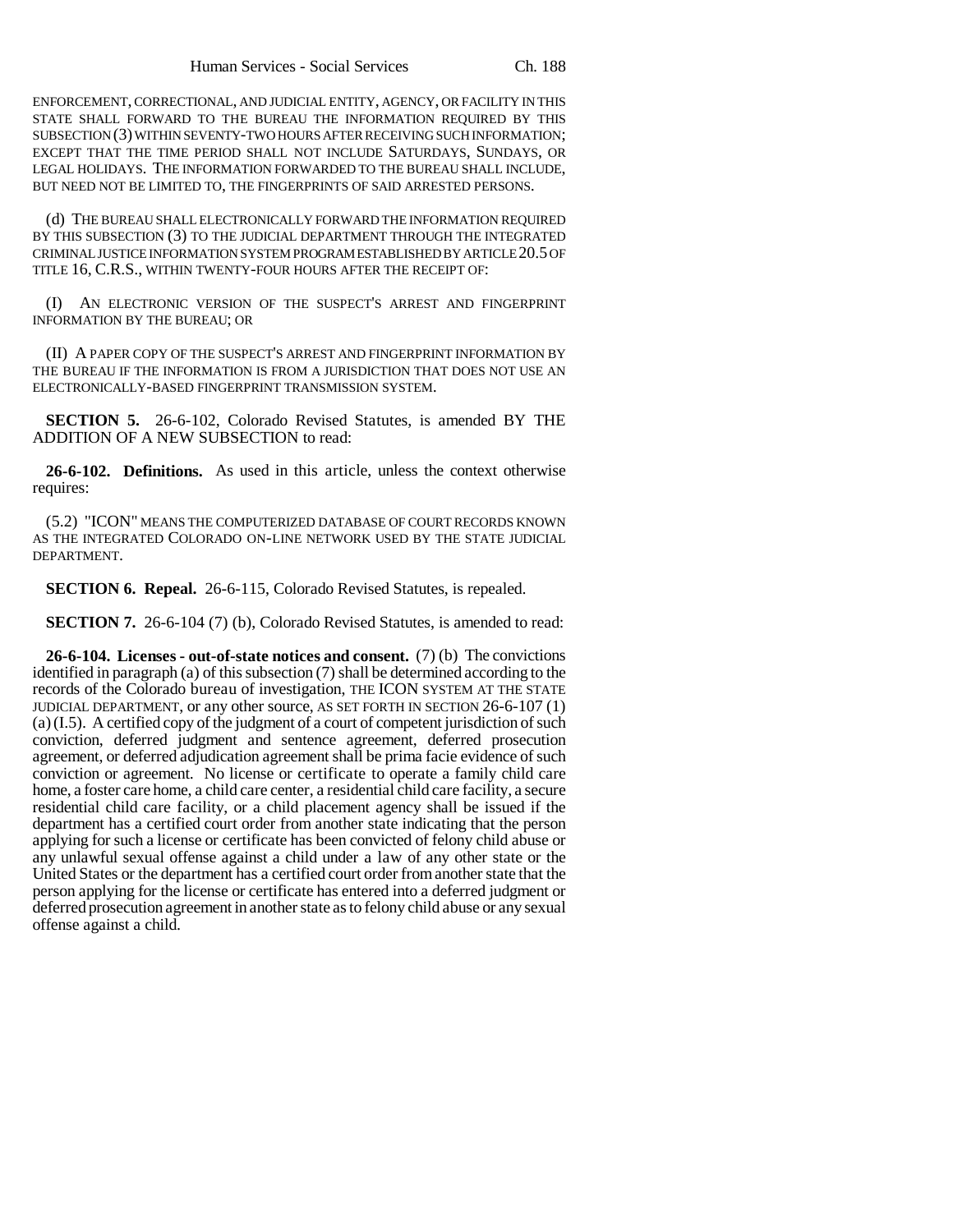**SECTION 8.** 26-6-107 (1) (a) (I), Colorado Revised Statutes, is amended, and the said 26-6-107 (1) (a) is further amended BY THE ADDITION OF A NEW SUBPARAGRAPH, to read:

**26-6-107. Investigations and inspections - local authority - reports - rules.** (1) (a) (I) (A) The STATE department shall investigate and pass on each original application for a license, and each application for a permanent license following the issuance of a probationary or provisional license, to operate a facility or an agency prior to granting such license. As part of such investigation, the STATE department shall require each applicant, owner, employee, newly hired employee, licensee, and any adult who resides in the licensed facility to obtain a FINGERPRINT-BASED criminal record HISTORY BACKGROUND check by reviewing any record that shall be used to assist the STATE department in ascertaining whether the person being investigated has been convicted of any of the criminal offenses specified in section 26-6-104 (7) or any other felony. The state board of human services shall promulgate rules that define and identify what the criminal HISTORY background check shall entail.

(B) Such Rules PROMULGATED BY THE STATE BOARD PURSUANT TO THIS SUBPARAGRAPH (I) shall allow an exemption from the criminal background investigation and the state central registry of child protection investigation for those out-of-state employees working in Colorado at a children's resident camp in a temporary capacity for fewer than ninety days. Each person so exempted from fingerprinting and the state central registry of child protection investigation shall sign a statement that affirmatively states that he or she has not been convicted of any charge of child abuse, unlawful sexual offense, or any felony. Prospective employers of such exempted persons shall conduct reference checks of the prospective employees in order to verify previous work history and shall conduct personal interviews with each such prospective employee.

(C) The Rules PROMULGATED BY THE STATE BOARD PURSUANT TO THIS SUBPARAGRAPH (I) shall require the FINGERPRINT-BASED criminal HISTORY background check in all other circumstances OTHER THAN THOSE IDENTIFIED IN SUB-SUBPARAGRAPH (B) OF THIS SUBPARAGRAPH (I) to include a fingerprint FINGERPRINT-BASED CRIMINAL HISTORY BACKGROUND check through the Colorado bureau of investigation, EXCEPT FOR PERSONS RESIDING IN THIS STATE LESS THAN TWO YEARS WHO SHALL BE REQUIRED TO HAVE A FEDERAL BUREAU OF INVESTIGATION FINGERPRINT-BASED CRIMINAL HISTORY BACKGROUND CHECK THROUGH THE COLORADO BUREAU OF INVESTIGATION. As part of said investigation, the state central registry of child protection shall be accessed to determine whether the owner, applicant, employee, newly hired employee, licensee, or individual who resides in the licensed facility being investigated is the subject of a report of known or suspected child abuse. Pursuant to section 19-1-307 (2) (j), C.R.S., information shall be made available if a person's name is on the central registry of child protection, or has been designated as "status pending" pursuant to section 19-3-313, C.R.S. Any change in ownership of a licensed facility or the addition of a new resident adult or newly hired employee to the licensed facility shall require a new investigation as provided for in this section.

(D) The state board of human services shall promulgate rules to implement this subparagraph (I).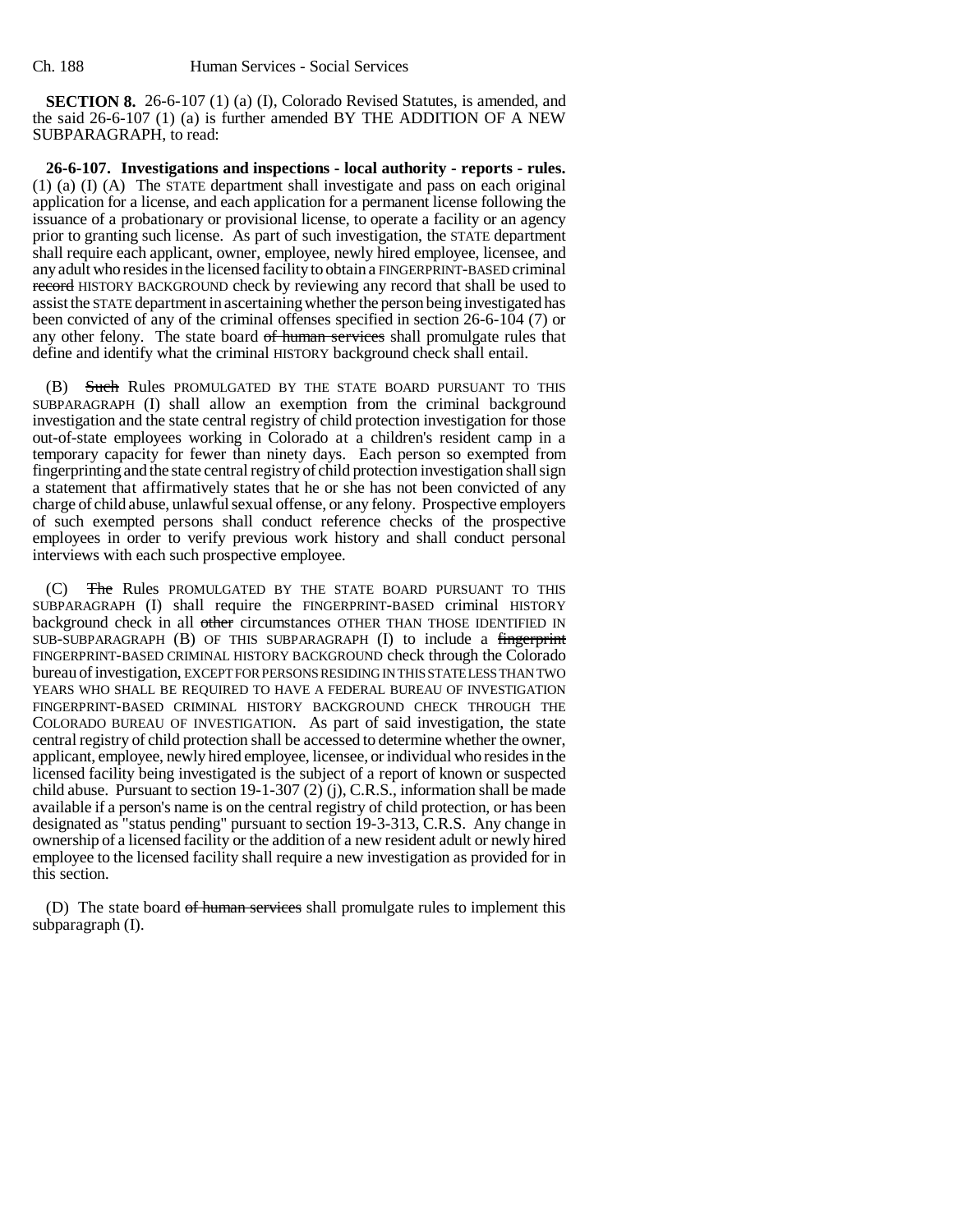(I.5) RULES PROMULGATED BY THE STATE BOARD PURSUANT TO SUBPARAGRAPH (I) OF THIS PARAGRAPH (a) SHALL ALSO INCLUDE:

(A) A COMPARISON SEARCH ON THE ICON SYSTEM AT THE STATE JUDICIAL DEPARTMENT WITH THE NAME AND DATE OF BIRTH INFORMATION AND ANY OTHER AVAILABLE SOURCE OF CRIMINAL HISTORY INFORMATION THAT THE STATE DEPARTMENT DETERMINES IS APPROPRIATE FOR EACH CIRCUMSTANCE IN WHICH THE CBI FINGERPRINT CHECK EITHER DOES NOT CONFIRM A CRIMINAL HISTORY OR CONFIRMS A CRIMINAL HISTORY, IN ORDER TO DETERMINE THE CRIME OR CRIMES FOR WHICH THE PERSON WAS ARRESTED OR CONVICTED AND THE DISPOSITION THEREOF; AND

(B) ANY OTHER RECOGNIZED DATABASE, IF ANY, THAT IS ACCESSIBLE ON A STATE-WIDE BASIS AS SET FORTH BY RULES PROMULGATED BY THE STATE BOARD.

**SECTION 9.** 26-6-108, Colorado Revised Statutes, is amended BY THE ADDITION OF A NEW SUBSECTION to read:

**26-6-108. Denial of original license - suspension - revocation - probation refusal to renew license - fines.** (2.9) THE CONVICTIONS IDENTIFIED IN THIS SECTION SHALL BE DETERMINED ACCORDING TO THE RECORDS OF THE COLORADO BUREAU OF INVESTIGATION, THE ICON SYSTEM AT THE STATE JUDICIAL DEPARTMENT, OR ANY OTHER SOURCE, AS SET FORTH IN SECTION 26-6-107 (1) (a) (I.5).

**SECTION 10. Appropriation.** (1) In addition to any other appropriation, there is hereby appropriated, for the fiscal year beginning July 1, 2001, to the department of human services, division of child care, for child care licensing and administration, the sum of ninety-five thousand six hundred fifty-eight dollars (\$95,658) and 2.5 FTE, or so much thereof is necessary for implementation of this act. Of said sum, nineteen thousand one hundred thirty-two dollars (\$19,132) shall be from the general fund, and seventy-six thousand five hundred twenty-six dollars (\$76,526) shall be from federal child care development funds.

(2) In addition to any other appropriation, there is hereby appropriated, for the fiscal year beginning July 1, 2001, to the department of public safety, Colorado bureau of investigation, the sum of three hundred twenty-three thousand two hundred thirty-eight dollars (\$323,238) and 1.5 FTE, or so much thereof is necessary for implementation of this act. Of said sum, two hundred forty-eight thousand nine hundred eighty-eight dollars (\$248,988) shall be from cash funds from fingerprint and name check processing fees, and seventy-four thousand two hundred and fifty dollars (\$74,250) shall be from cash funds exempt.

(3) It is the intent of the general assembly that the general fund appropriation in subsection (1) of this section for the implementation of this act shall be derived from savings generated from the implementation of the provisions of S.B. 01-77, as enacted during the first regular session of the sixty-third general assembly.

**SECTION 11. Effective date.** (1) This act shall take effect upon passage.

(2) Notwithstanding the provisions of subsection (1) of this section, this act shall only take effect if: